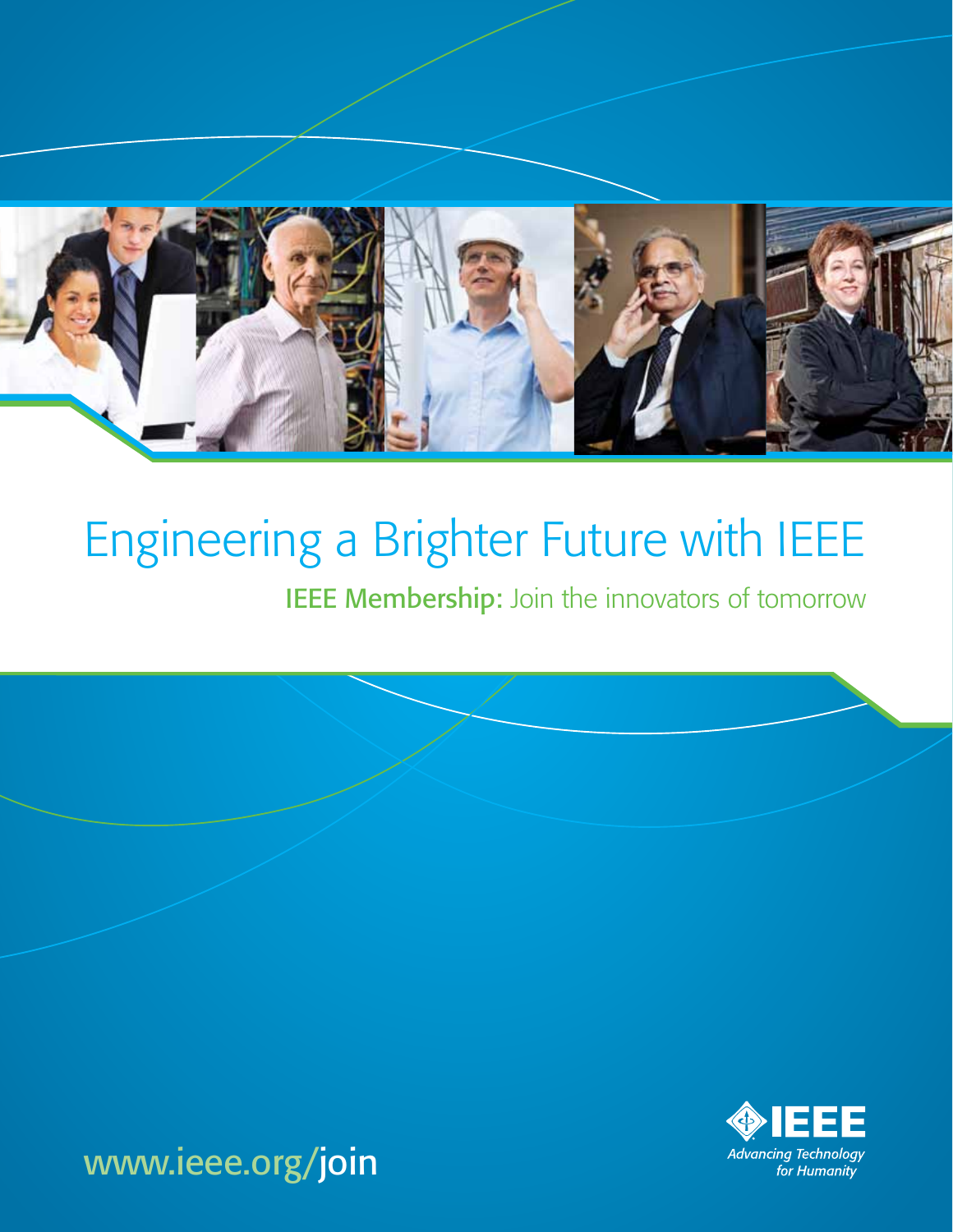# IEEE Membership

IEEE exists because of its more than 400,000 members around the world. For 125 years, IEEE has enabled members to shape the world's technological future. Become part of our journey toward tomorrow's innovations.

# Join us.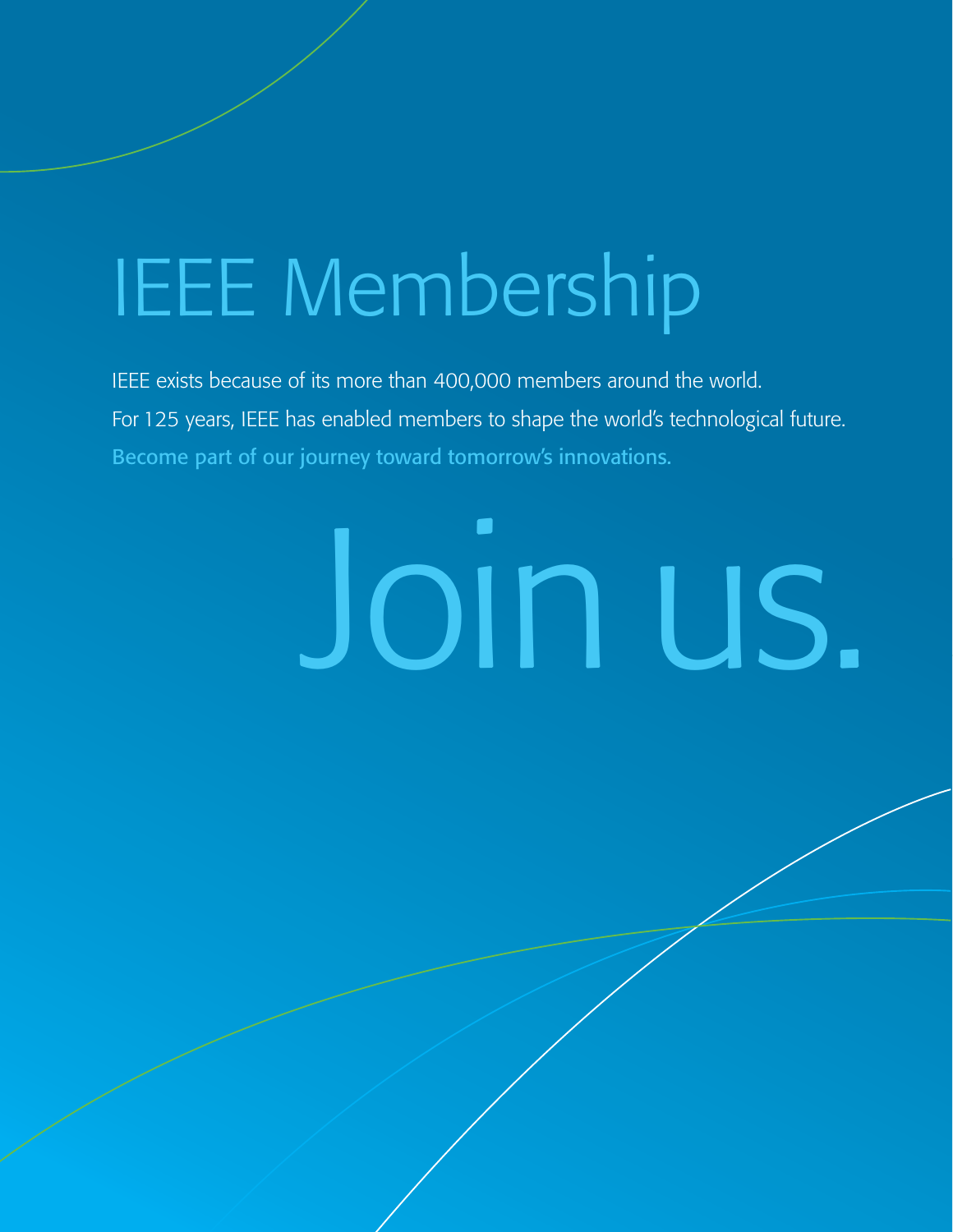# Engineering a Brighter Future

IEEE members are presented with resources, opportunities and discounts that can help advance and accelerate your career.

Through IEEE, you can find colleagues who share your expertise and commitment. You can be among those who are moving technology forward today.



## Throughout your IEEE membership, IEEE can help you grow in these key areas:

| Knowledge  | Access to the latest and best research-news, television programs<br>and educational resources needed to expand your expertise and<br>stay current.           |
|------------|--------------------------------------------------------------------------------------------------------------------------------------------------------------|
| Profession | Advance toward your career goals through IEEE programs that can<br>help increase your skills, give or receive mentoring, earn scholarships<br>and much more. |
| Community  | Become part of the world's largest community of technology<br>professionals-a network of communication and learning that is<br>unrivaled in the industry.    |

What can you achieve as an IEEE Member?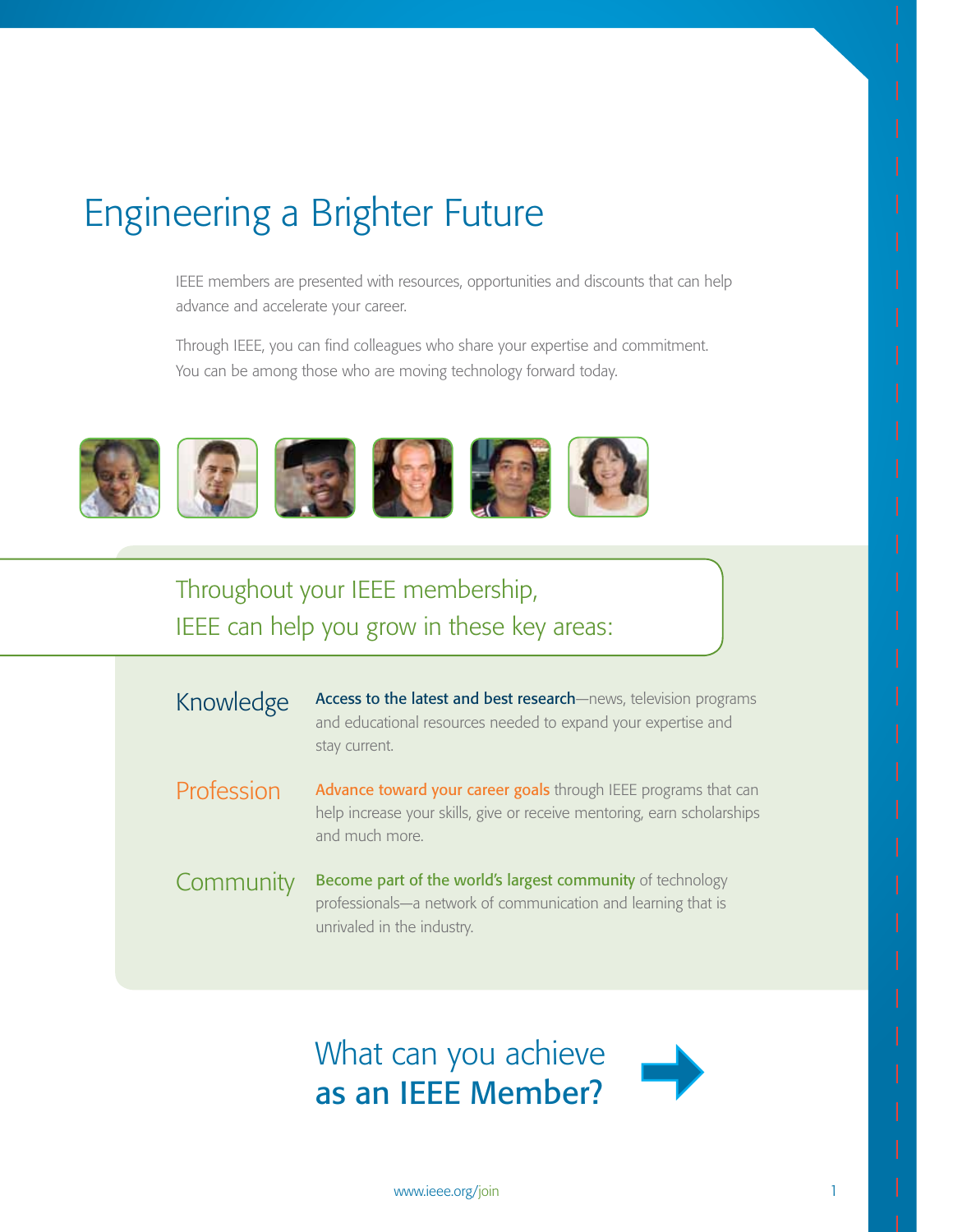### Dr. Mathukumalli Vidyasagar IEEE Fellow

WHO HE IS: Head, Bioengineering Dept., University of Texas, Dallas

Chair, IEEE Life Sciences **Committee** 

### WHAT HE DOES:

Spent the last 20 years working on turning his homeland, India, into a global engineering center.

> "I have been an IEEE member since I was a student in 1969. Back then, the journals were not only important for technical information, but also for getting my own work published in the top journals in my field. Today, IEEE's great tools can spread boundaries of knowledge, bridge the geographic gap and help make other countries feel part of the global community. IEEE itself is a very open community. You can freely migrate from one specialty to another during a research career and no one puts obstacles in your way."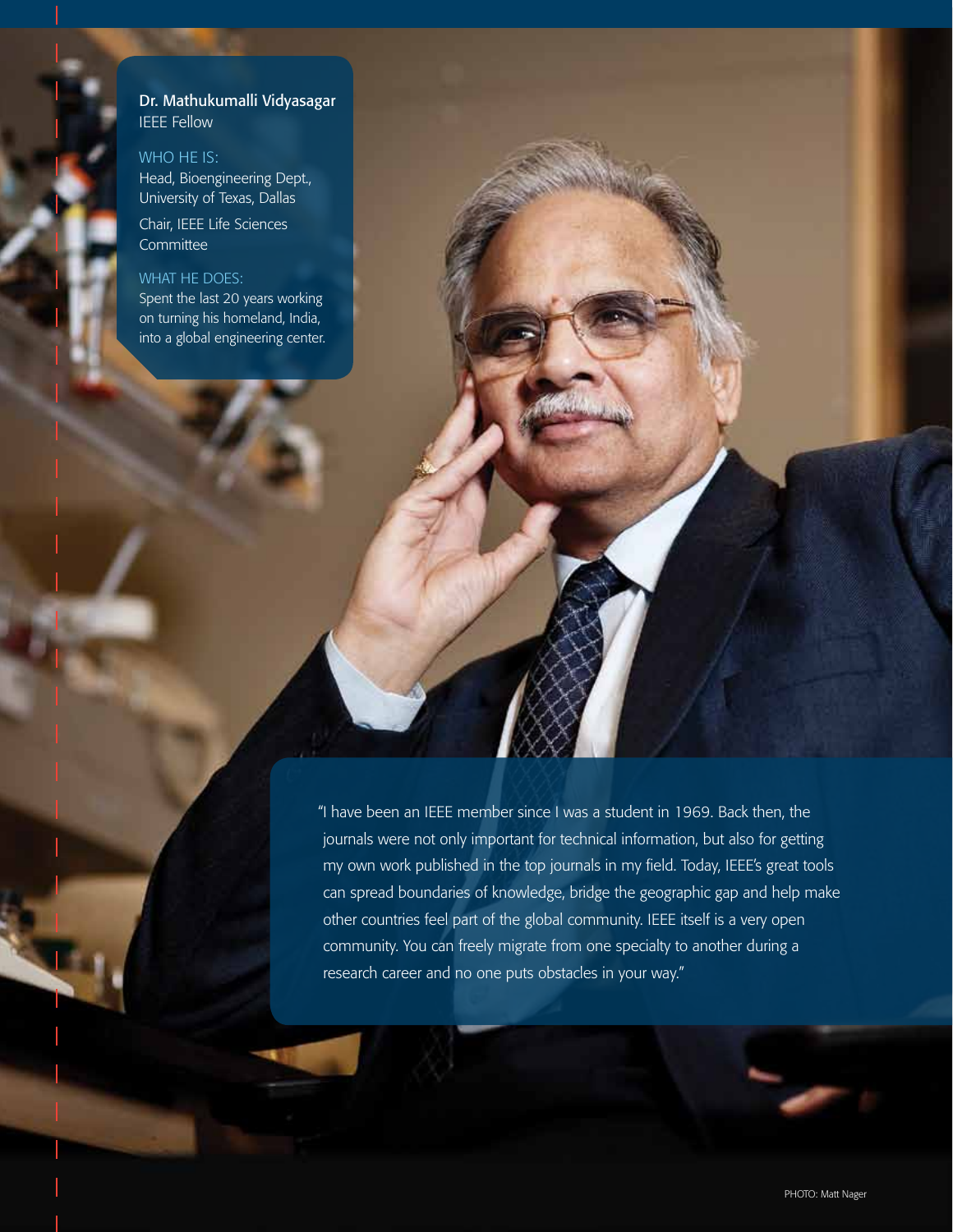# As an IEEE Member, Your Efforts are Rewarded

Investing time with IEEE's abundant technical resources and collaborating with member groups are two opportunities for your efforts to yield tangible rewards. Set goals and achieve results with IEEE.





- **EEE Societies** offer you the chance to explore solutions within a community of colleagues in your field
- Discounted access to vast online document libraries of journals, standards and conference papers offer professionals one-third of the world's technical research

That's only the beginning of IEEE membership. IEEE can help you get where you want to go.

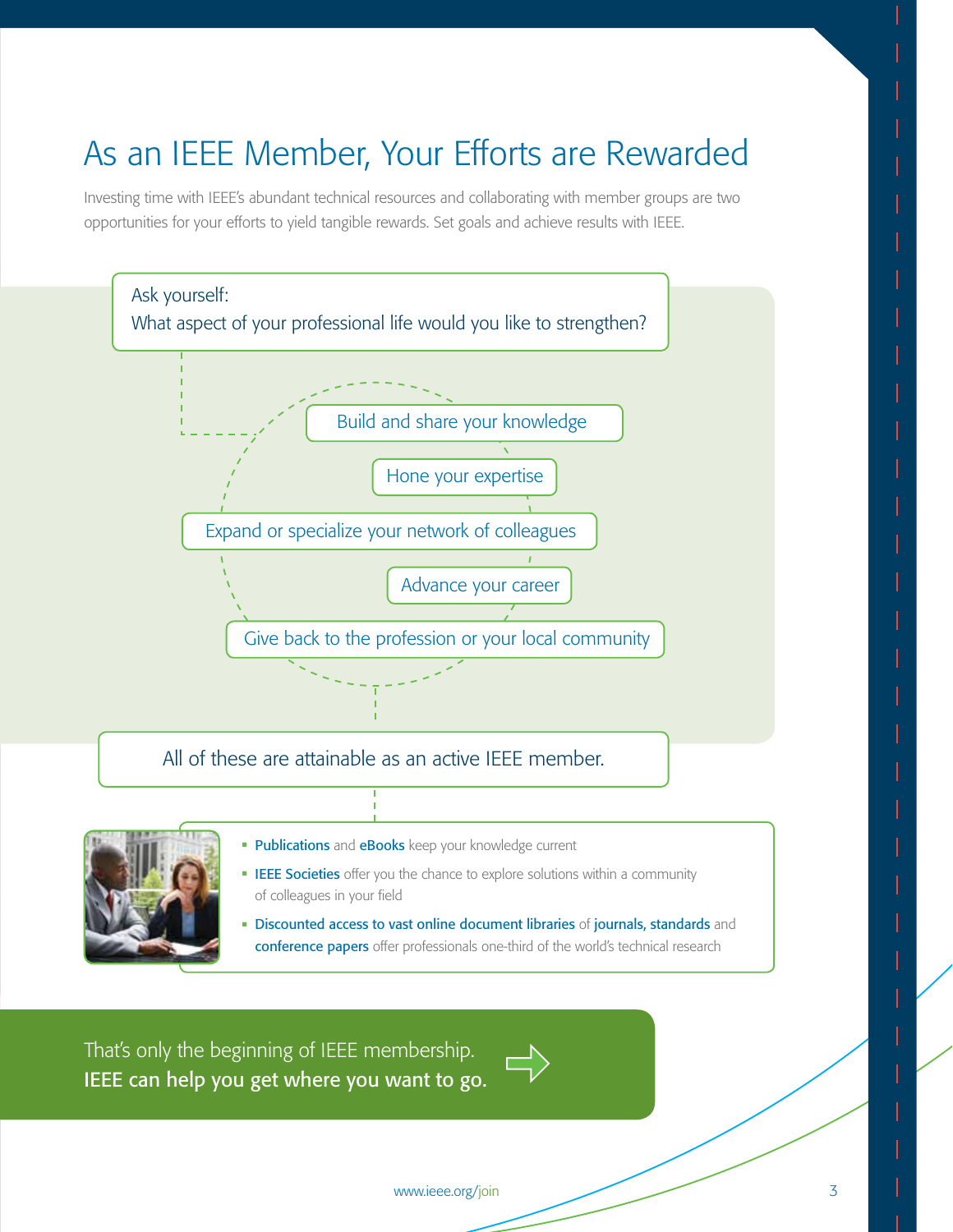# IEEE Offers Opportunities for Members

Career and professional support is readily available to IEEE members. You can always turn to your fellow members for help and guidance, or to help someone else.

### Professional Connections Network

The support, advice and knowledge of a fellow professional are valuable gifts to receive—or give.

IEEE Mentoring Connection™ is an online service that connects members who wish to mentor with those who seek professional development, educational guidance, or job advice.

 "The mentoring connection provided me with the channel to connect with a mentor." –David Ng (mentee)





"It's helped me develop an understanding for a different culture that I'll be able to apply to my work." –Loren Lacey (mentor)



PHOTO: Pacific Northwest National Laboratory

"To make lasting contributions to a discipline, you really need to have an organization like IEEE behind you… Early on, to advance my career, I made use of IEEE conferences."

–Dr. Deborah Frincke, IEEE Senior Member, Chief Scientist for Cybersecurity Research, Pacific Northwest National Laboratory

### IEEE Conferences Cover Today's Leading Technologies

3D Display Technology Cloud Computing **Cybersecurity** Data Mining Image Processing **OFDM Photovoltaics** Renewable Energy RFID Smart Grid WiMAX/4G ZigBee Wireless

### Conference Connections

Discounts on seminars and premier conferences are an invaluable member asset, whether you are a student, young professional or established professional.

IEEE sponsors over 900 annual conferences and meetings worldwide. All of them offer a major opportunity to collaborate about the latest research with those in your area of interest.

IEEE's conference proceedings will keep you current and help you take advantage of new opportunities.

4 www.ieee.org/join www.ieee.org/join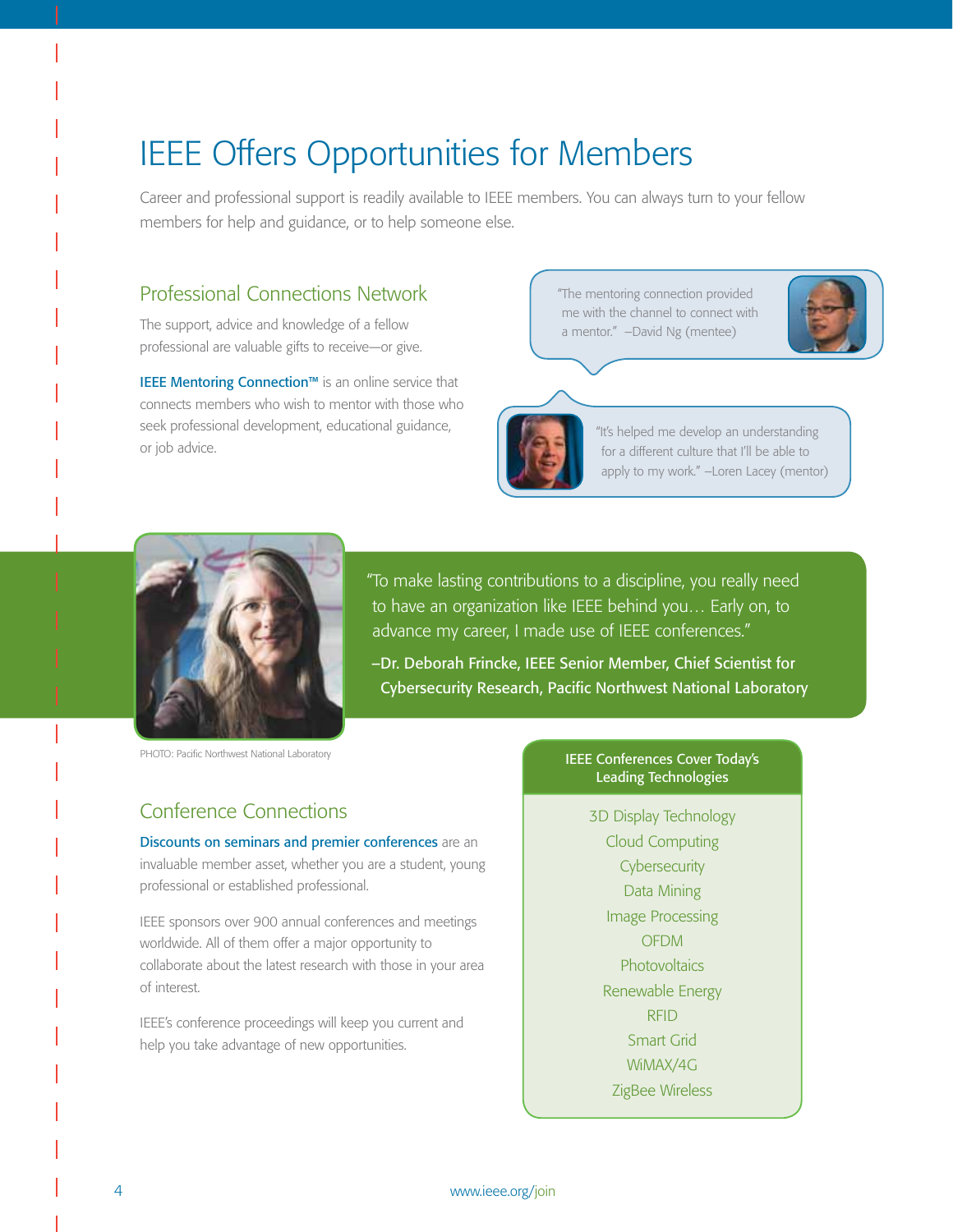# IEEE Helps You Stay Current with Technology

IEEE is committed to helping members stay current and influence the profession by providing access to the knowledge you need.

### *IEEE Spectrum* Magazine

Expand your exposure to technology by turning the pages of *IEEE Spectrum* magazine, free to members. Inside this award-winning magazine, you will find insights into technology advances and the dedicated professionals who drive innovation. You might even discover a surprising new path to your future.



### IEEE *Xplore*® Digital Library

Discounted access to the IEEE *Xplore* digital library is an immense online resource. Members receive discounts on single articles or the entire library, as well as free access to the abstracts and tables of contents—over 2.5 million documents in all, spanning journals and magazines, conference proceedings, standards and more.



### IEEE.tv

Award-winning IEEE.tv offers exclusive members-only video programming and transcripts. Over 250 programs examine topics from technology and engineering to author interviews and product news. It shows you where technology has been, where it is today, and where it might take you.



"IEEE itself is a very open community. You can freely migrate from one specialty to another during a research career and no one puts obstacles in your way." –Dr. Mathukumalli Vidyasagar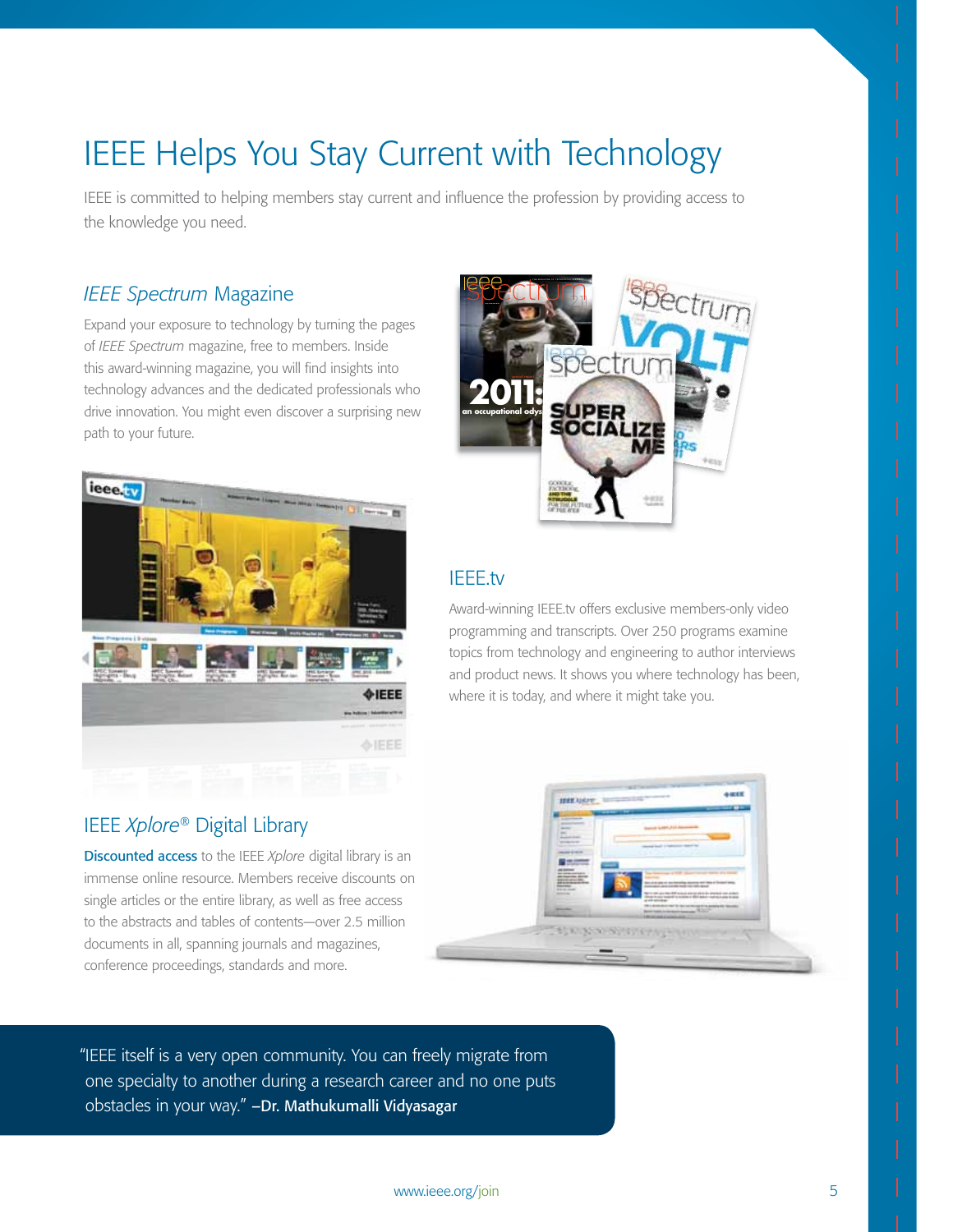# IEEE Members Advance the Profession

Thomas Edison was a founding IEEE member. Gordon Moore, co-founder of Intel Corporation, is an IEEE Medal of Honor recipient. Dr. Lawrence Roberts (right) is one of the founders of the Internet and an esteemed IEEE member. Inspired by pioneers such as these, 400,000 IEEE student, young professional, and established professional members worldwide advance technology every day.

> "Looking across my eventful career, I can say that communication and collaboration were cornerstones of my success. As a member of IEEE, I find it is an invaluable source of information and conduit for discussion."

–Dr. Lawrence Roberts

### Can IEEE membership help your career?

Yes. IEEE makes available valuable member-only tools that can help advance your technical career.



### Your Statement to Your Profession

An @ieee.org e-mail alias (complimentary to all IEEE members) allows members to display with confidence that they are dedicated, active technical professionals and part of a worldwide organization.



### Your Opportunities

IEEE helps members open doors with the IEEE Job Site and Career Alert e-mail updates. Rich with job information, the IEEE Job Site helps you keep an eye on job movement in your industry, then act on the best job opportunities.



### Your Expertise

Students and professionals alike can expand their expertise. Keep growing with IEEE eLearning Library courses and other educational opportunities available only to IEEE members. These resources allow you to acquire new skills and advance your professional development.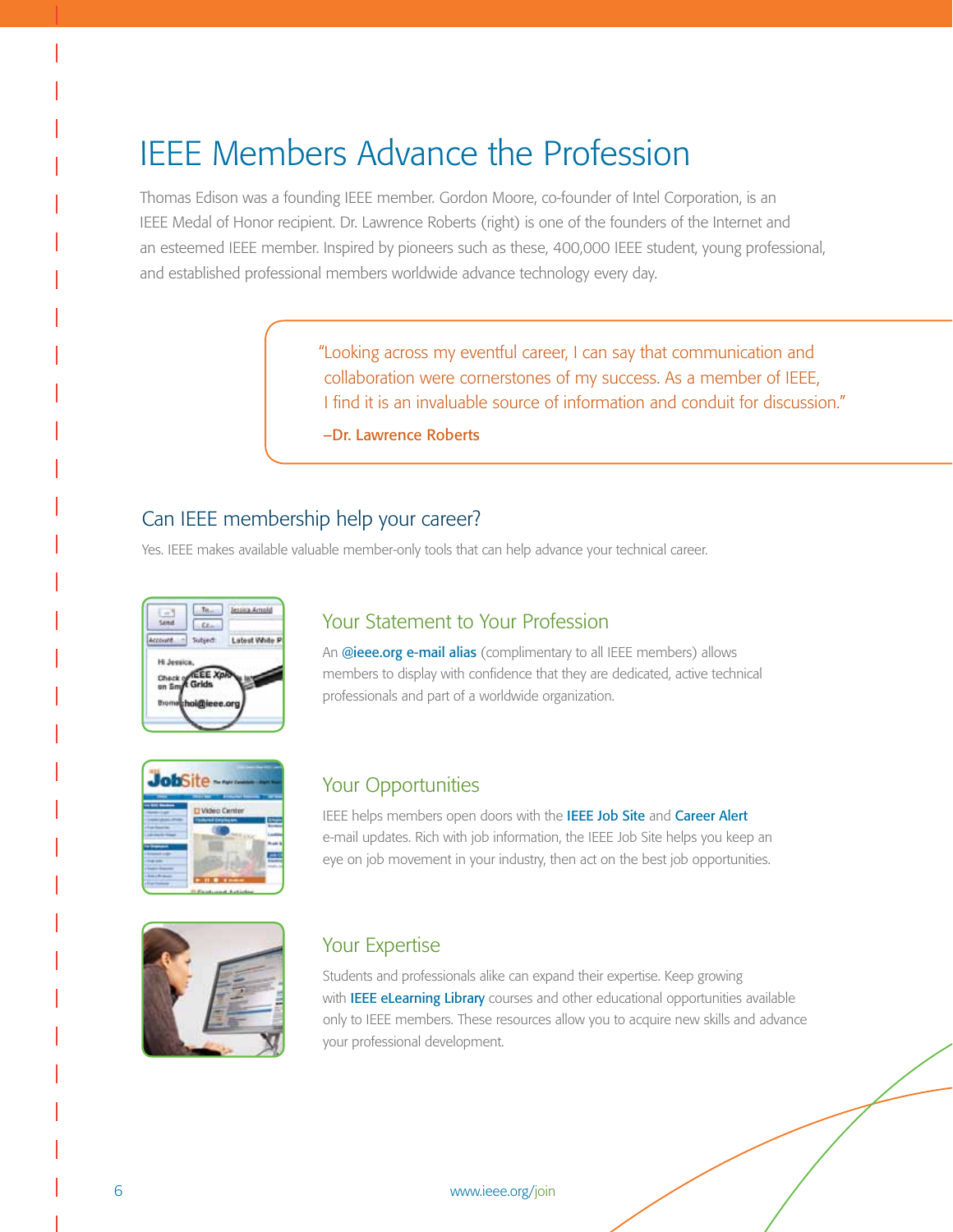Dr. Lawrence Roberts IEEE Member

WHO HE IS: Founder and current Chairman of Anagram, Inc.

### WHAT HE DOES:

Received the Draper Prize for development of the Internet with IEEE members Leonard Kleinrock, Robert Kahn and Vinton Cerf.

"The explosion of online information is a boon to students and professionals, especially if you happen to be a member of a worldwide technical organization like IEEE, which owns and aggregates multiple libraries of data. With a few clicks of the mouse, you can communicate with a research partner, download journal articles, or book a conference. It was this tremendous increase in the speed of knowledge transfer that I was hoping to achieve when I started the ARPANet, but who knows where it will lead."

PHOTO: Jonath<mark>an Sprague/Redu</mark>x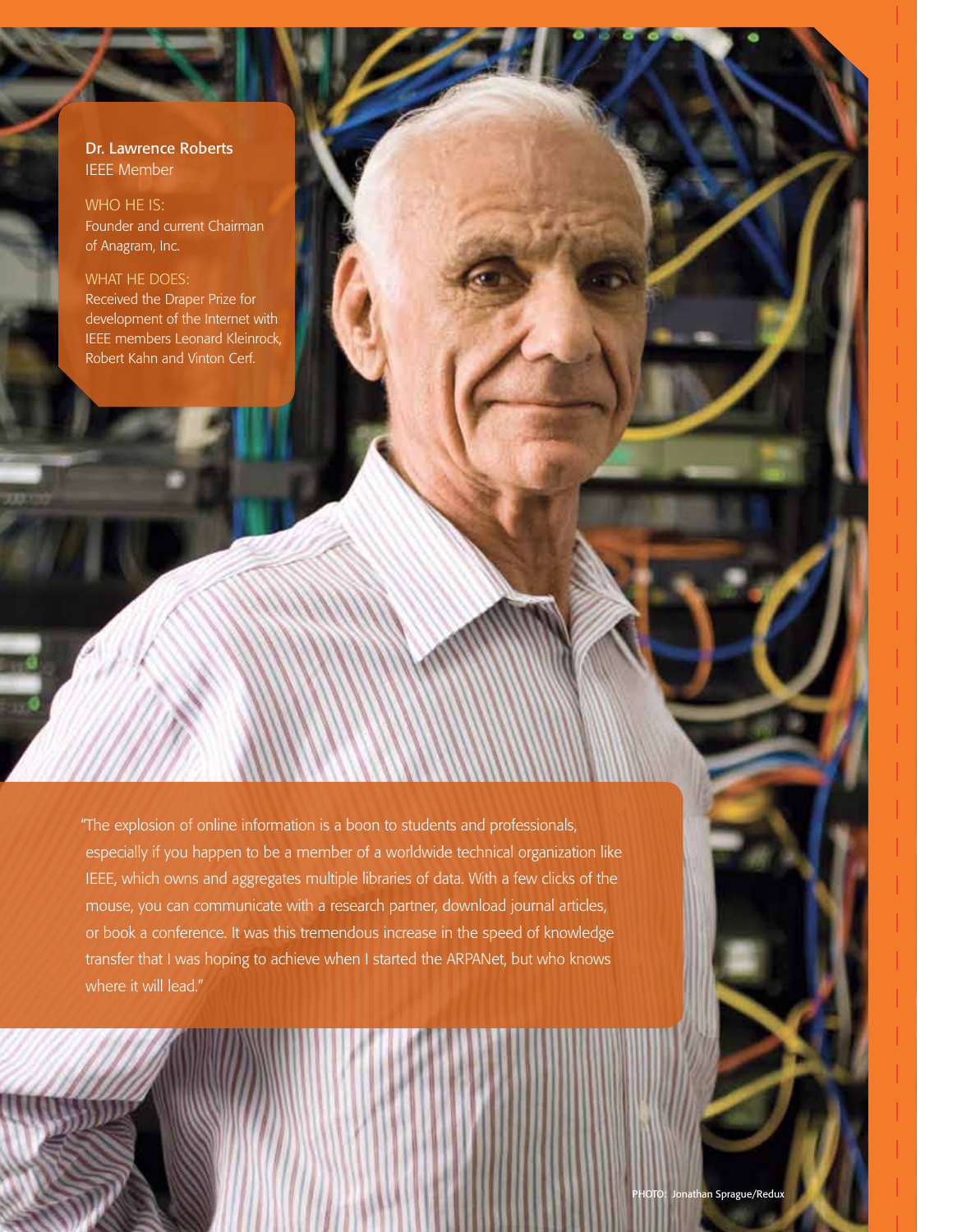# IEEE Student Membership

Undergraduate and graduate student members reap the same benefits as professional members, such as discounts on many technical resources and reduced registration fees for conferences, plus student discounts on Society memberships, software, publications and more.

"IEEE is a key part in the development of my academic and corporate careers. Participating in IEEE and has developed me as a well-rounded engineer and helped me shine during networking events."



–Likhitha Patha, Electrical Engineering Student, IEEE Student Branch President, Virginia Polytechnic Institute and State University

### Benefits for IEEE Student Members







An IEEE Student Branch offers technology competitions, expert speakers, professional instruction, community projects, plus the opportunity to build a network of IEEE members who can provide support after graduation in your professional life.

Worldwide IEEE competitions challenge students' skills in the IEEEXtreme 24-Hour Programming Challenge, IEEE Presidents' Change the World Competition and IEEE Robotics and Design Competitions.

Achievement recognition-Eta Kappa Nu (HKN), the official honor society of IEEE, recognizes scholarship and academic excellence in IEEE technical fields of interest. Being nominated and achieving this honor as an IEEE student member can amplify a young professional career.

Student Professional Awareness Conferences (S-PAC) are launched by IEEE Student Branches. Successful engineers speak to students on topics that affect technical careers.

Other student benefits include awards programs, scholarships and grants, and special offers from IEEE partners.

To qualify for an IEEE student membership, students must be enrolled in at least 50% of a normal, full-time course of study in an IEEE designated field.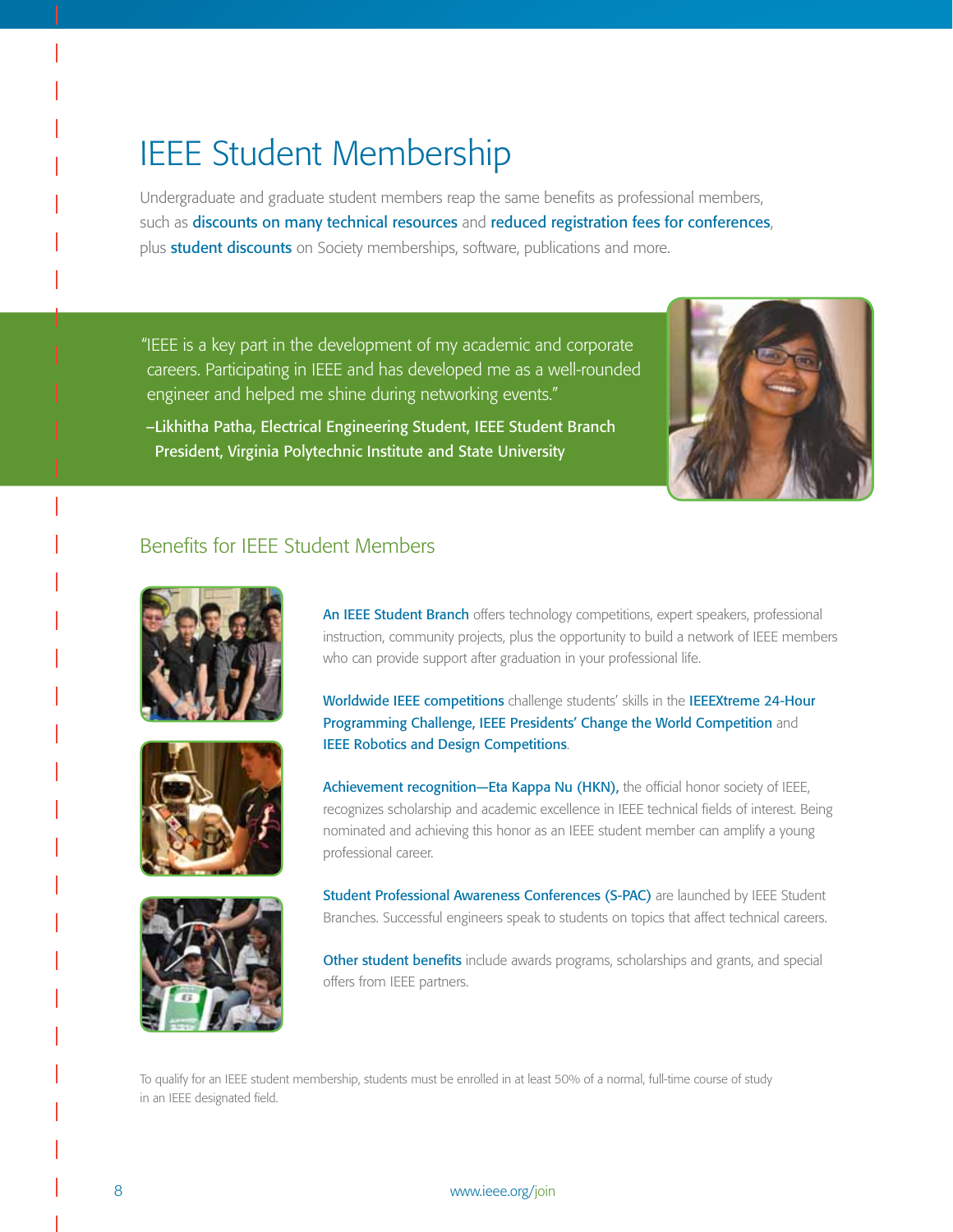# IEEE Societies Expand the Value of Membership

Professionals and students\* can collaborate with technical colleagues in an IEEE Society. Each Society is focused on a specific technology sector. You will benefit from society members' expertise, hands-on research, journals, conferences and industry connections. Also, you can join one of IEEE's many dynamic special interest groups, such as the IEEE Standards Association or IEEE Women in Engineering.

### IEEE Societies

Aerospace and Electronic Systems Antennas and Propagation Broadcast Technology Circuits and Systems Communications Components, Packaging and Manufacturing Technology Computational Intelligence Computer Consumer Electronics Control Systems Dielectrics and Electrical Insulation **Education** Electromagnetic Compatibility Electron Devices Engineering in Medicine and Biology Geoscience and Remote Sensing Industrial Electronics Industry Applications Information Theory

Instrumentation and Measurement Intelligent Transportation Systems **Magnetics** Microwave Theory and Techniques Nuclear and Plasma Sciences Oceanic Engineering **Photonics** Power Electronics Power & Energy Product Safety Engineering Professional Communication Reliability Robotics and Automation Signal Processing Social Implications of Technology Solid-State Circuits Systems, Man and Cybernetics Ultrasonics, Ferroelectrics and Frequency Control Vehicular Technology

Find out more: www.ieee.org/go/societyvalue \* special discounts are available to qualified students

"It's the interaction among people, the side conversations, and the chatting in front of a whiteboard that makes IEEE so valuable." –Dr. Vint Cerf, IEEE Fellow, Vice President & Chief Evangelist, Google

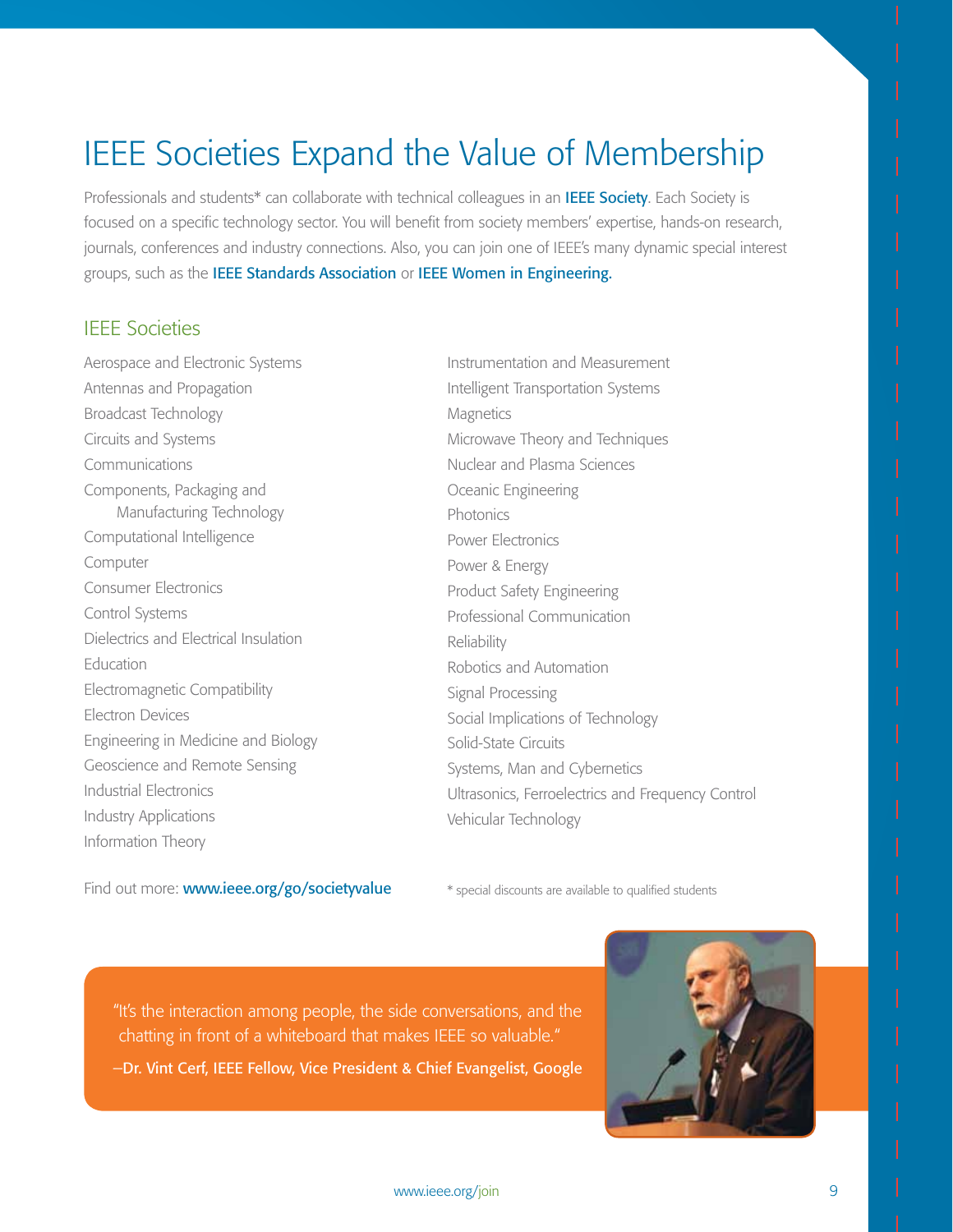### Dr. Robin Murphy IEEE Fellow

IEEE Robotics and Automation Society Member

WHO SHE IS: Director of the Center for Robot-Assisted Search and Rescue

WHAT SHE DOES:

Her team uses robots in search and rescue efforts at disaster sites around the world.

**MONDERWARD PIEDER** 

SOLAR SALA

OS.

"Since I began as an IEEE Student Member, I've subscribed to many journals and used IEEE digital libraries, as well as broad publications that help me keep up with what is going on outside robotics. Conferences have been really important to me, as well. The IEEE Robotics and Automation Society has been very positive in terms of trying to engage women. One of the strong points of IEEE is that it has different things to offer you at different stages of your career."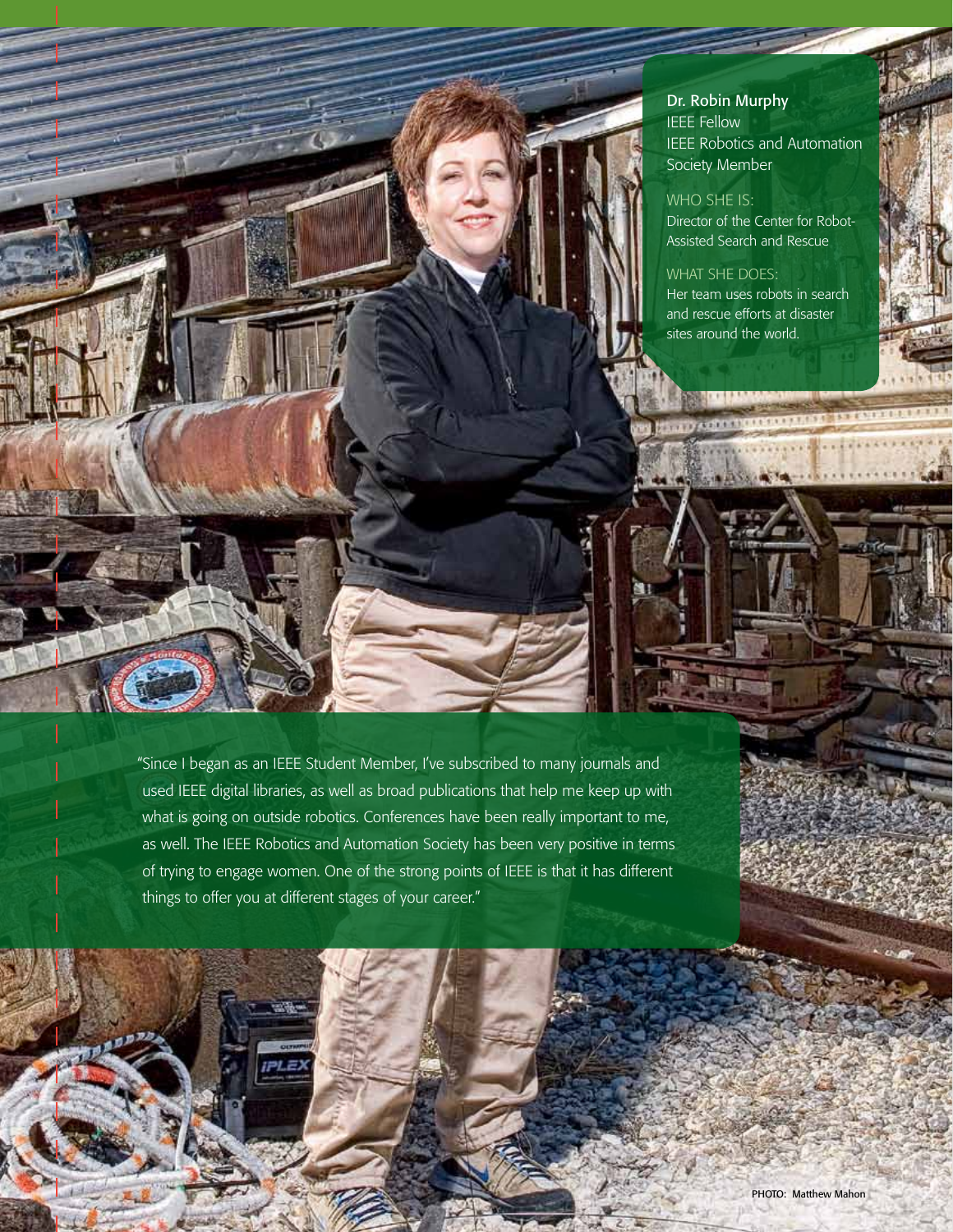# Connect With Your Professional Community

IEEE is a worldwide community of knowledgable members. With other IEEE members who share similar technical interests, you can build a support group for your profession, industry or projects.

### How can IEEE members build a specialized professional network?

IEEE opens the doors to a wide range of communication opportunities, such as **professional conferences,** educational seminars and local events—benefits particularly helpful to students and professionals who are building young careers.

### The Member-to-Member Connection

As a member, your professional community begins with **IEEE memberNet.** IEEE memberNet is the exclusive directory of IEEE members. It is an invaluable online search and contact tool that connects you to member experts, helpers and advisors in all fields.



### Opportunities to Give and Receive



Like Dr. Murphy (far left), a large number of IEEE members take time to make a difference in the lives of individuals or entire communities. Volunteering is a rewarding way to apply your expertise to help others, develop interpersonal skills and create new professional relationships.



The IEEE Humanitarian Technology Network (HTN) is a multimedia repository of IEEE member humanitarian efforts around the world. HTN facilitates communication between IEEE members who are involved in these remarkable efforts and interested organizations, foundations and the public. To learn more, visit www.ieeehtn.org.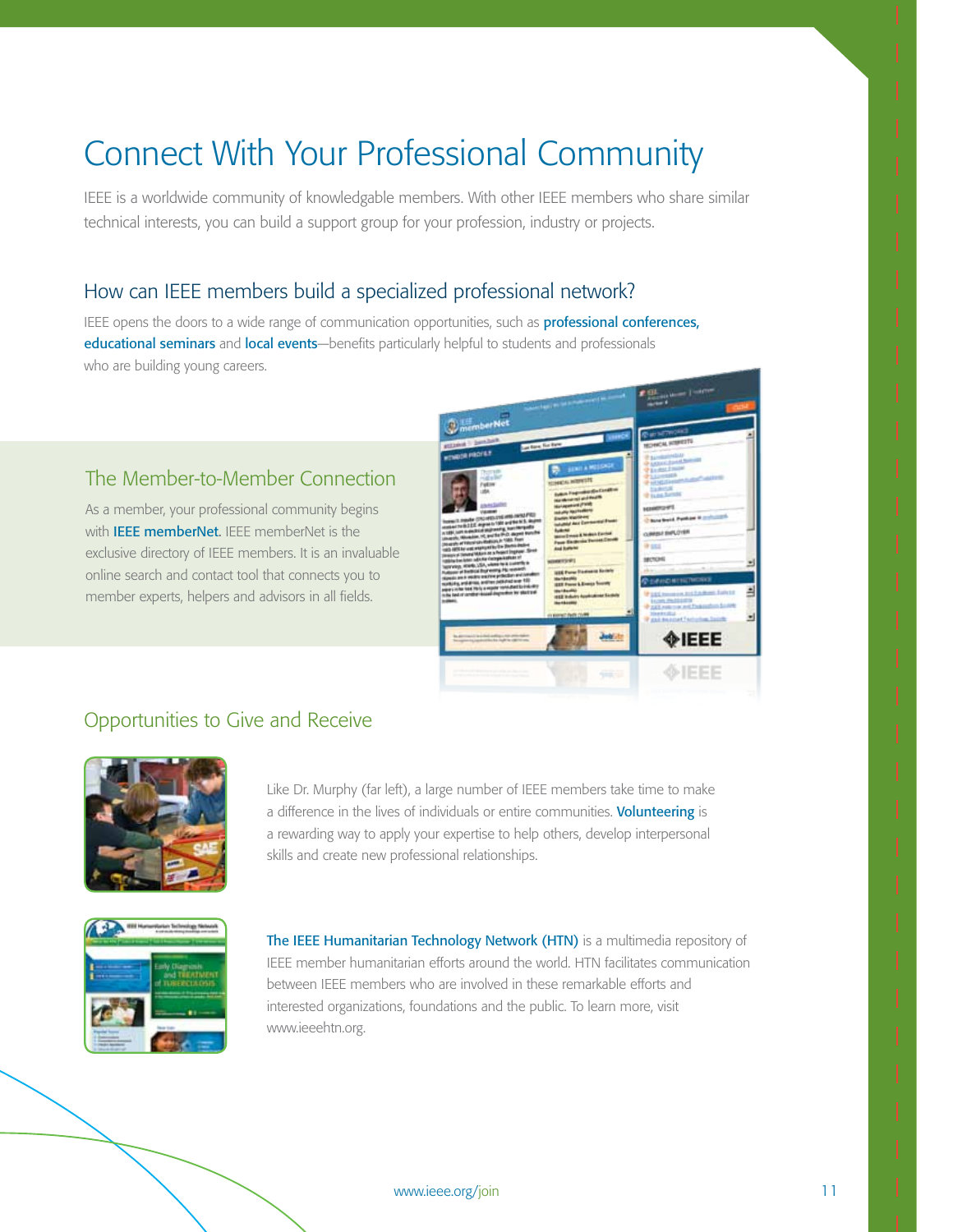# myIEEE Interact with IEEE Membership on Your Terms

Professional growth often means making choices with limited time. myIEEE, an interactive Web portal exclusive to IEEE members, allows you to customize your member experience as your needs change.



### Account Management Tools

Stay on top of important dates, update your profiles, see special announcements about grade elevations, membership renewal or account status.

### IEEE memberNet

IEEE's online membership directory connects members worldwide. Dynamic e-mail messaging facilitates private member-to-member communication.

### IEEE.tv

Watch Internet-based IEEE.tv for current technical programs, innovator profiles, and exclusive members-only programming.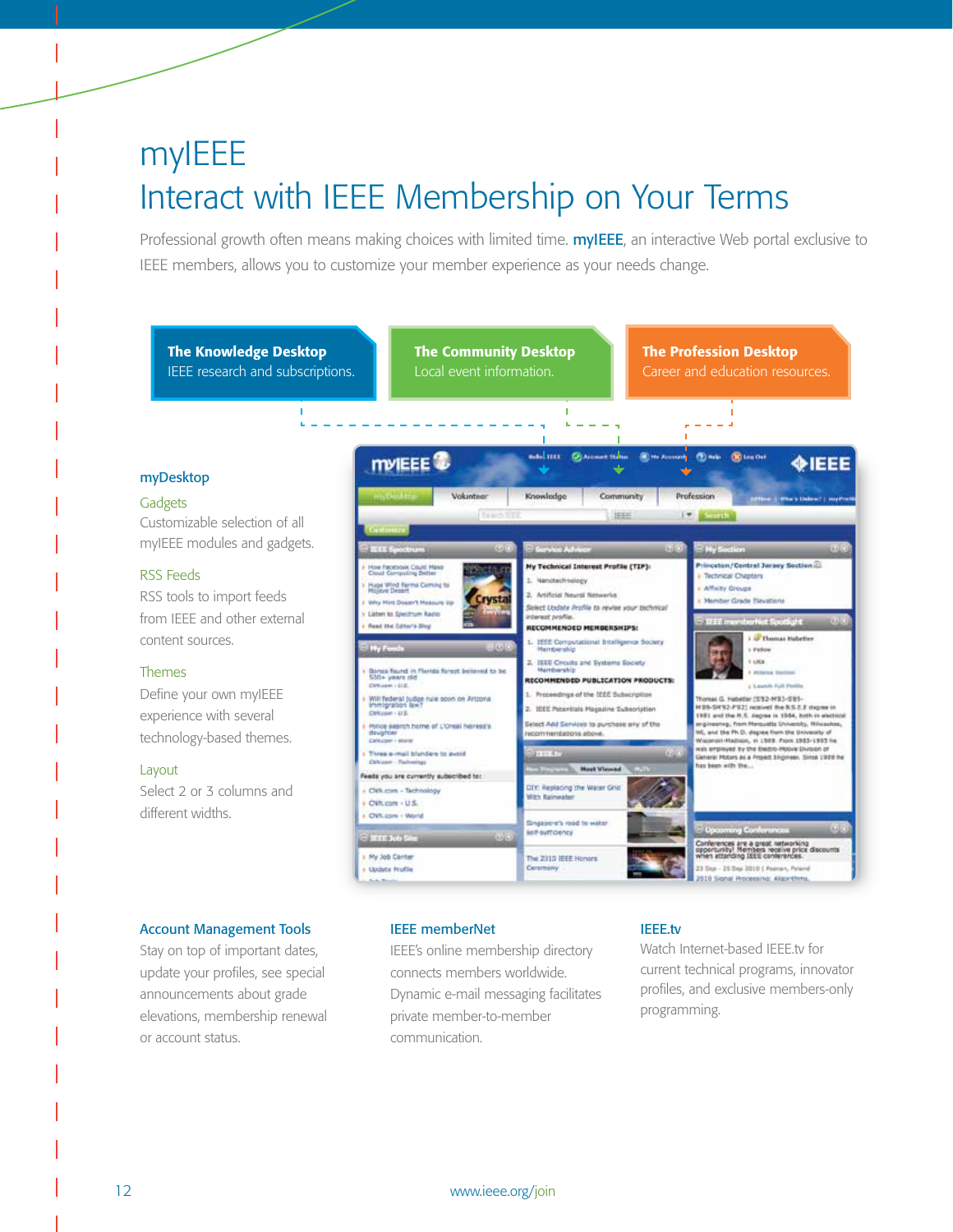# IEEE Member Benefits & Discounts

### Knowledge:

### Expand your expertise and stay current

IEEE.tv *IEEE Spectrum* magazine *IEEE Potentials* magazine IEEE eLearning Library\* *What's New* for Students IEEE eBook Classics IEEE technical papers\* IEEE *Xplore* Digital Library\* IEEE Society publications\* *Proceedings of the IEEE*\*

### Community:

### Develop your global and local network

IEEE memberNet myIEEE IEEE Sections and Technical Chapters *The Institute* newsletter IEEE Societies\* IEEE conferences\*

### Profession:

### Empower your career aspirations and skills

IEEE Job Site IEEE Mentoring Connection IEEE e-mail alias Career Alert e-mails Consultants Database IEEE continuing education programs\* University education resources\*

### **Other Benefits** (vary by region)

*Today's Engineer* e-zine Home & Office Services\* Insurance Services\* Travel Services\* Technology Services\*

Sample Savings for IEEE Members:

| <b>NON-MEMBER</b><br><b>RATE</b> | <b>MEMBER RATE</b> |
|----------------------------------|--------------------|
| \$445                            | \$36               |
| \$30                             | \$10               |
| \$29.95                          | Included           |
|                                  |                    |

| <b>TYPICAL IEEE MEMBER PURCHASES</b>   | <b>NON-MEMBER</b><br><b>RATE</b> | <b>MEMBER RATE</b> |
|----------------------------------------|----------------------------------|--------------------|
| IEEE conference registration           | \$1050                           | \$822              |
| IEEE Transactions on Signal Processing | \$1075                           | \$85               |
| IEEE Symposium on 3D User Interfaces   | \$470                            | \$375              |

| <b>NON-MEMBER</b><br><b>RATE</b> | <b>MEMBER RATE</b> |
|----------------------------------|--------------------|
| not<br>available                 | \$69.95            |
| \$19.95                          | \$4.95             |
| \$575                            | \$475              |
|                                  |                    |

### For more information: www.ieee.org/benefits

\* Requires an additional fee, but IEEE members receive exclusive discounts.